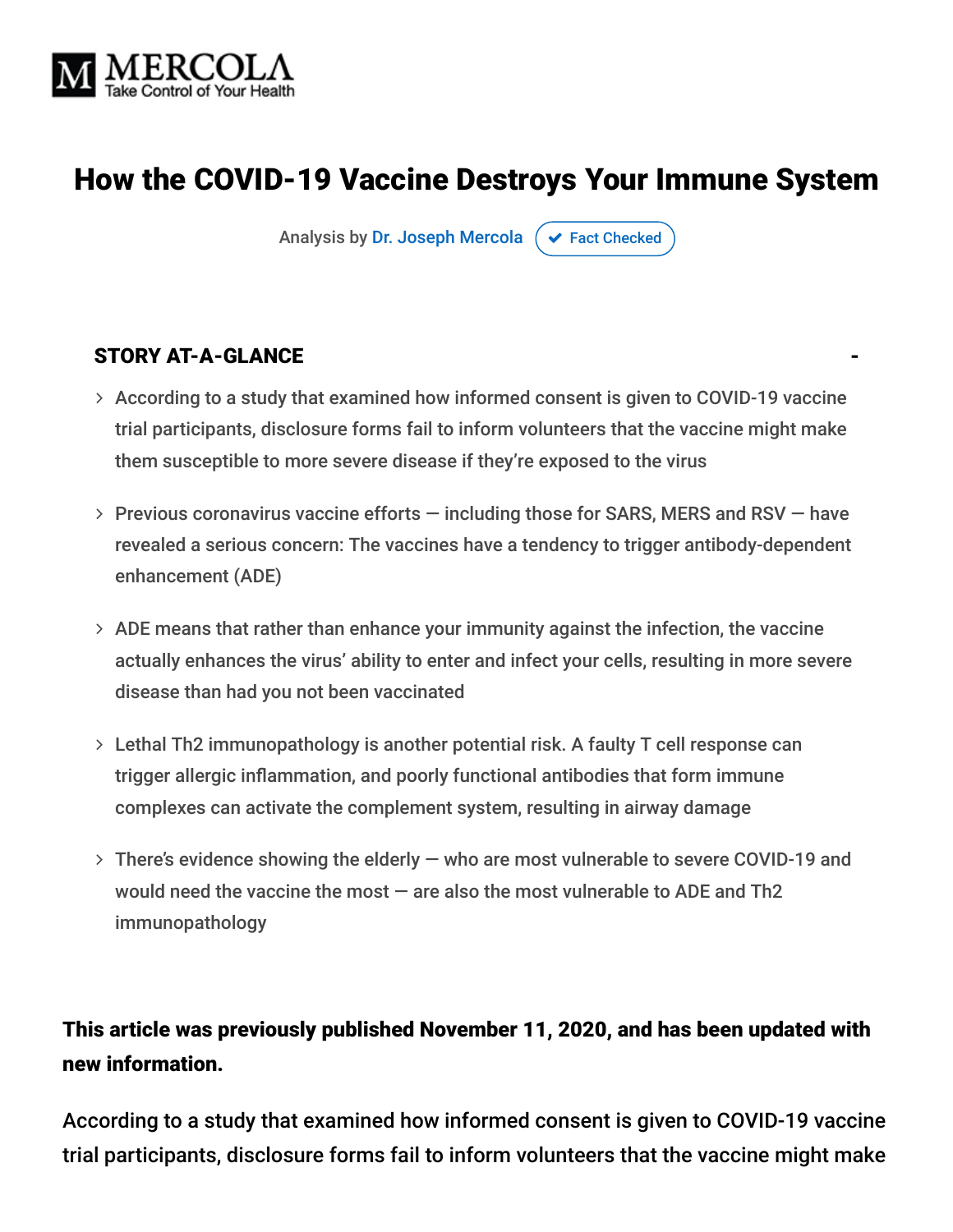them susceptible to more severe disease if they're exposed to the virus.

The study,<sup>1</sup> "Informed Consent Disclosure to Vaccine Trial Subjects of Risk of COVID-19 Vaccine Worsening Clinical Disease," published in the International Journal of Clinical Practice, October 28, 2020, points out that "COVID-19 vaccines designed to elicit neutralizing antibodies may sensitize vaccine recipients to more severe disease than if they were not vaccinated."

*"Vaccines for SARS, MERS and RSV have never been approved, and the data generated in the development and testing of these vaccines suggest a serious mechanistic concern: that vaccines designed empirically using the traditional approach (consisting of the unmodified or minimally modified coronavirus viral spike to elicit neutralizing antibodies), be they composed of protein, viral vector, DNA or RNA and irrespective of delivery method, may worsen COVID-19 disease via antibody-dependent enhancement (ADE),"* the paper states.

*"This risk is sufficiently obscured in clinical trial protocols and consent forms for ongoing COVID-19 vaccine trials that adequate patient comprehension of this risk is unlikely to occur, obviating truly informed consent by subjects in these trials.*

*The specific and significant COVID-19 risk of ADE should have been and should be prominently and independently disclosed to research subjects currently in vaccine trials, as well as those being recruited for the trials and future patients after vaccine approval, in order to meet the medical ethics standard of patient comprehension for informed consent."*

#### What Is Antibody-Dependent Enhancement?

As noted by the authors of that International Journal of Clinical Practice paper, previous coronavirus vaccine efforts — for severe acute respiratory syndrome coronavirus (SARS-CoV), Middle East respiratory syndrome coronavirus (MERS-CoV) and respiratory syncytial virus (RSV) — have revealed a serious concern: The vaccines have a tendency to trigger antibody-dependent enhancement.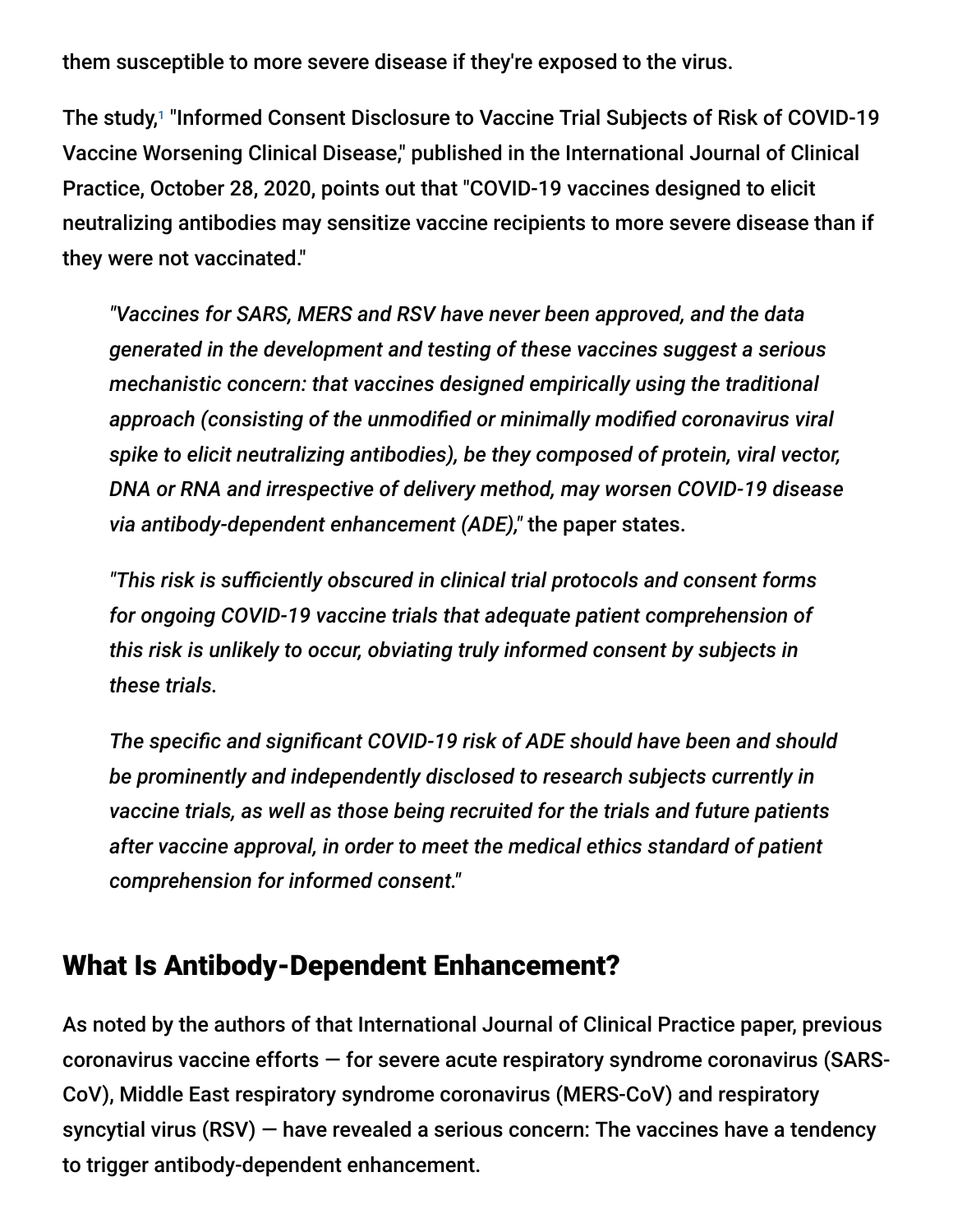What exactly does that mean? In a nutshell, it means that rather than enhance your immunity against the infection, the vaccine actually enhances the virus' ability to enter and infect your cells, resulting in more severe disease than had you not been vaccinated. 2

This is the exact opposite of what a vaccine is supposed to do, and a significant problem that has been pointed out from the very beginning of this push for a COVID-19 vaccine. The 2003 review paper "Antibody-Dependent Enhancement of Virus Infection and Disease" explains it this way: 3

*"In general, virus-specific antibodies are considered antiviral and play an important role in the control of virus infections in a number of ways. However, in some instances, the presence of specific antibodies can be beneficial to the virus. This activity is known as antibody-dependent enhancement (ADE) of virus infection.*

*The ADE of virus infection is a phenomenon in which virus-specific antibodies enhance the entry of virus, and in some cases the replication of virus, into monocytes/macrophages and granulocytic cells through interaction with Fc and/or complement receptors.*

*This phenomenon has been reported in vitro and in vivo for viruses representing numerous families and genera of public health and veterinary importance. These viruses share some common features such as preferential replication in macrophages, ability to establish persistence, and antigenic diversity. For some viruses, ADE of infection has become a great concern to disease control by vaccination."*

# Previous Coronavirus Vaccine Efforts Have All Failed

In my May 2020 interview above with Robert Kennedy Jr., he summarized the history of coronavirus vaccine development, which began in 2002, following three consecutive SARS outbreaks. By 2012, Chinese, American and European scientists were working on SARS vaccine development, and had about 30 promising candidates.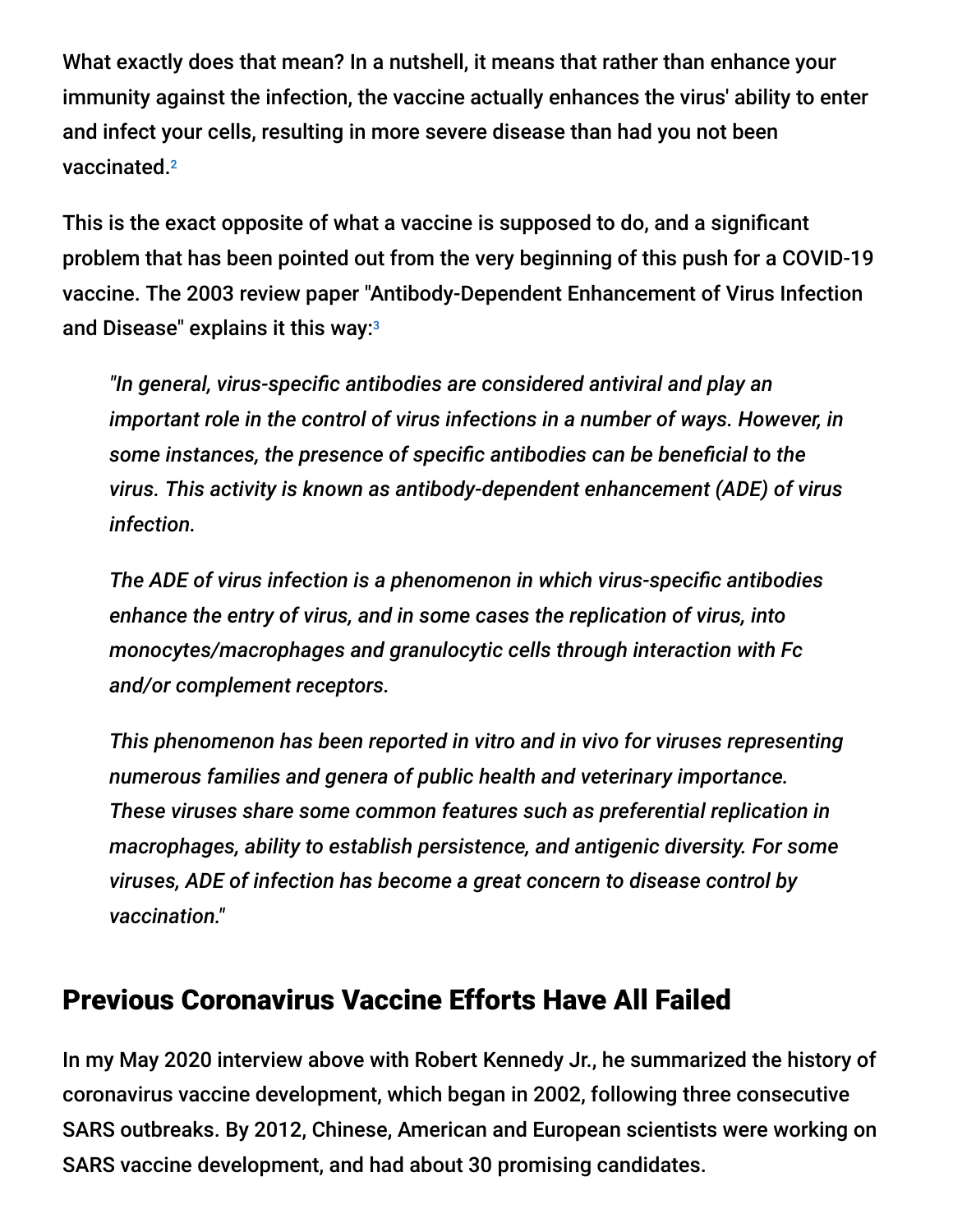Of those, the four best vaccine candidates were then given to ferrets, which are the closest analogue to human lung infections. In the video below, which is a select outtake from my full interview, Kennedy explains what happened next. While the ferrets displayed robust antibody response, which is the metric used for vaccine licensing, once they were challenged with the wild virus, they all became severely ill and died.

The same thing happened when they tried to develop an RSV vaccine in the 1960s. RSV is an upper respiratory illness that is very similar to that caused by coronaviruses. At that time, they had decided to skip animal trials and go directly to human trials.

*"They tested it on I think about 35 children, and the same thing happened,"* Kennedy said. *"The children developed a champion antibody response — robust, durable. It looked perfect [but when] the children were exposed to the wild virus, they all became sick. Two of them died. They abandoned the vaccine. It was a big embarrassment to FDA and NIH."*

# Neutralizing Versus Binding Antibodies

Coronaviruses produce not just one but two different types of antibodies:

- Neutralizing antibodies,<sup>4</sup> also referred to as immoglobulin G (IgG) antibodies, that fight the infection
- Binding antibodies<sup>5</sup> (also known as nonneutralizing antibodies) that cannot prevent viral infection

Instead of preventing viral infection, binding antibodies trigger an abnormal immune response known as "paradoxical immune enhancement." Another way to look at this is your immune system is actually backfiring and not functioning to protect you but actually making you worse.

Pfizer's and Moderna's COVID-19 shots use mRNA to instruct your cells to make the SARS-CoV-2 spike protein (S protein). The spike protein, which is what attaches to the ACE2 receptor of the cell, is the first stage of the two-stage process viruses use to gain entry into cells.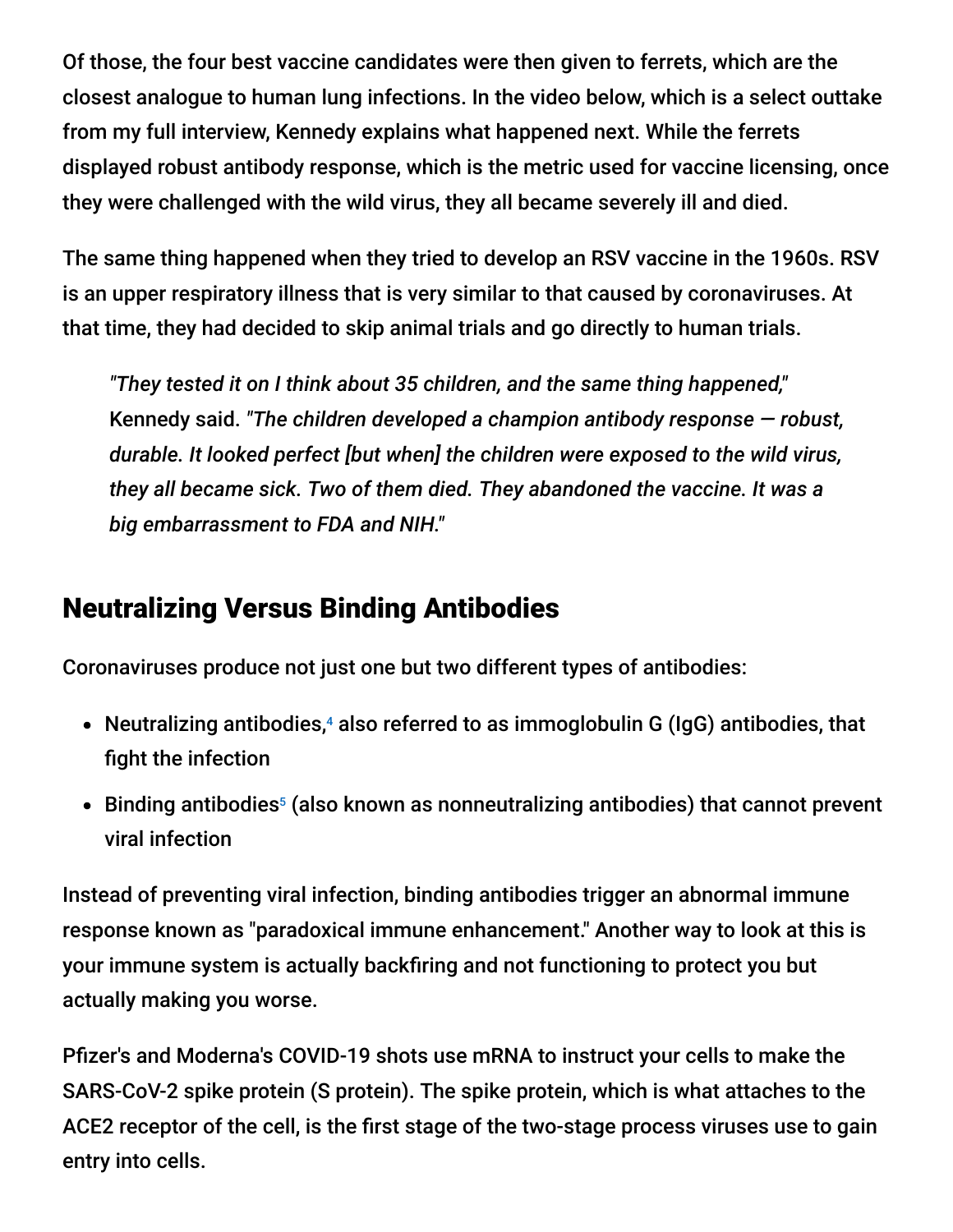The idea is that by creating the SARS-CoV-2 spike protein, your immune system will commence production of antibodies without making you sick in the process. The key question is: Which of the two types of antibodies are being produced through this process?

# Without Neutralizing Antibodies, Expect More Severe Illness

In an April 2020 Twitter thread, <sup>6</sup> The Immunologist noted: "While developing vaccines ... and considering immunity passports, we must first understand the complex role of antibodies in SARS, MERS and COVID-19." They go on to list several coronavirus vaccine studies that have raised concerns about ADE.

The first is a 2017 study<sup>7</sup> in PLOS Pathogens, "Enhanced Inflammation in New Zealand White Rabbits When MERS-CoV Reinfection Occurs in the Absence of Neutralizing Antibody," which investigated whether getting infected with MERS would protect the subject against reinfection, as is typically the case with many viral illnesses. (Meaning, once you recover from a viral infection, say measles, you're immune and won't contract the illness again.)

To determine how MERS affects the immune system, the researchers infected white rabbits with the virus. The rabbits got sick and developed antibodies, but those antibodies were not the neutralizing kind, meaning the kind of antibodies that block infection. As a result, they were not protected from reinfection, and when exposed to MERS for a second time, they became ill again, and more severely so.

"In fact, reinfection resulted in enhanced pulmonary inflammation, without an associated increase in viral RNA titers," the authors noted. Interestingly, neutralizing antibodies were elicited during this second infection, preventing the animals from being infected a third time. According to the authors:

*"Our data from the rabbit model suggests that people exposed to MERS-CoV who fail to develop a neutralizing antibody response, or persons whose neutralizing antibody titers have waned, may be at risk for severe lung disease on re-exposure to MERS-CoV."*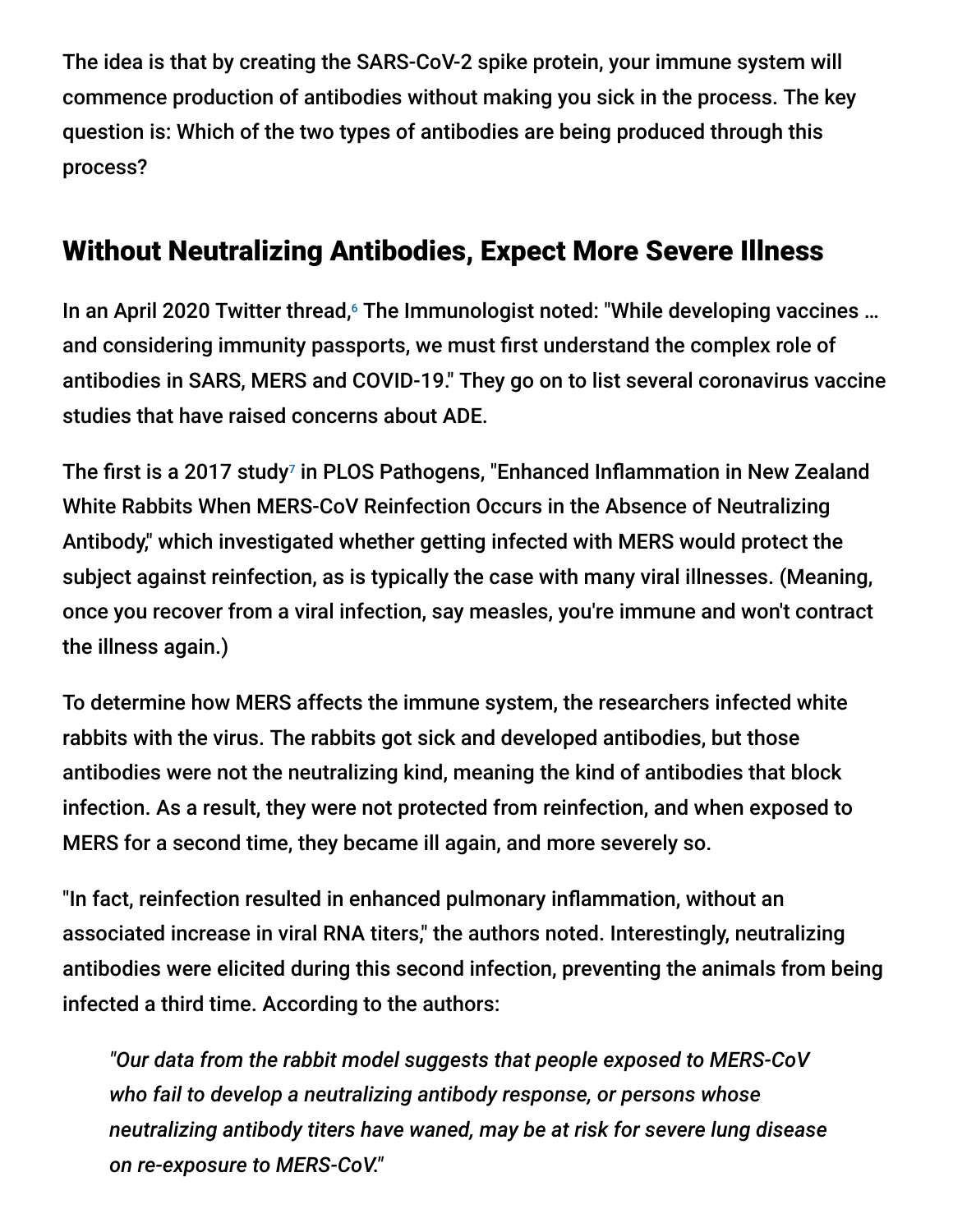In other words, if the vaccine does not result in a robust response in neutralizing antibodies, you might be at risk for more severe lung disease if you're infected with the virus.

And here's an important point: COVID-19 vaccines were NOT designed to prevent infection. The manufacturers' definition of a "successful" vaccine is that it merely needs to reduce the severity of the symptoms.

# ADE in Dengue Infections

The Dengue virus is also known to cause ADE. As explained in a Swiss Medical Weekly paper published in April 2020: 8

*"The pathogenesis of COVID-19 is currently believed to proceed via both directly cytotoxic and immune-mediated mechanisms. An additional mechanism facilitating viral cell entry and subsequent damage may involve the so-called antibody-dependent enhancement (ADE).*

*ADE is a very well-known cascade of events whereby viruses may infect susceptible cells via interaction between virions complexed with antibodies or complement components and, respectively, Fc or complement receptors, leading to the amplification of their replication.*

*This phenomenon is of enormous relevance not only for the understanding of viral pathogenesis, but also for developing antiviral strategies, notably vaccines …*

*There are four serotypes of Dengue virus, all eliciting protective immunity. However, although homotypic protection is long-lasting, cross-neutralizing antibodies against different serotypes are short-lived and may last only up to 2 years.*

*In Dengue fever, reinfection with a different serotype runs a more severe course when the protective antibody titer wanes. Here, non-neutralizing antibodies take*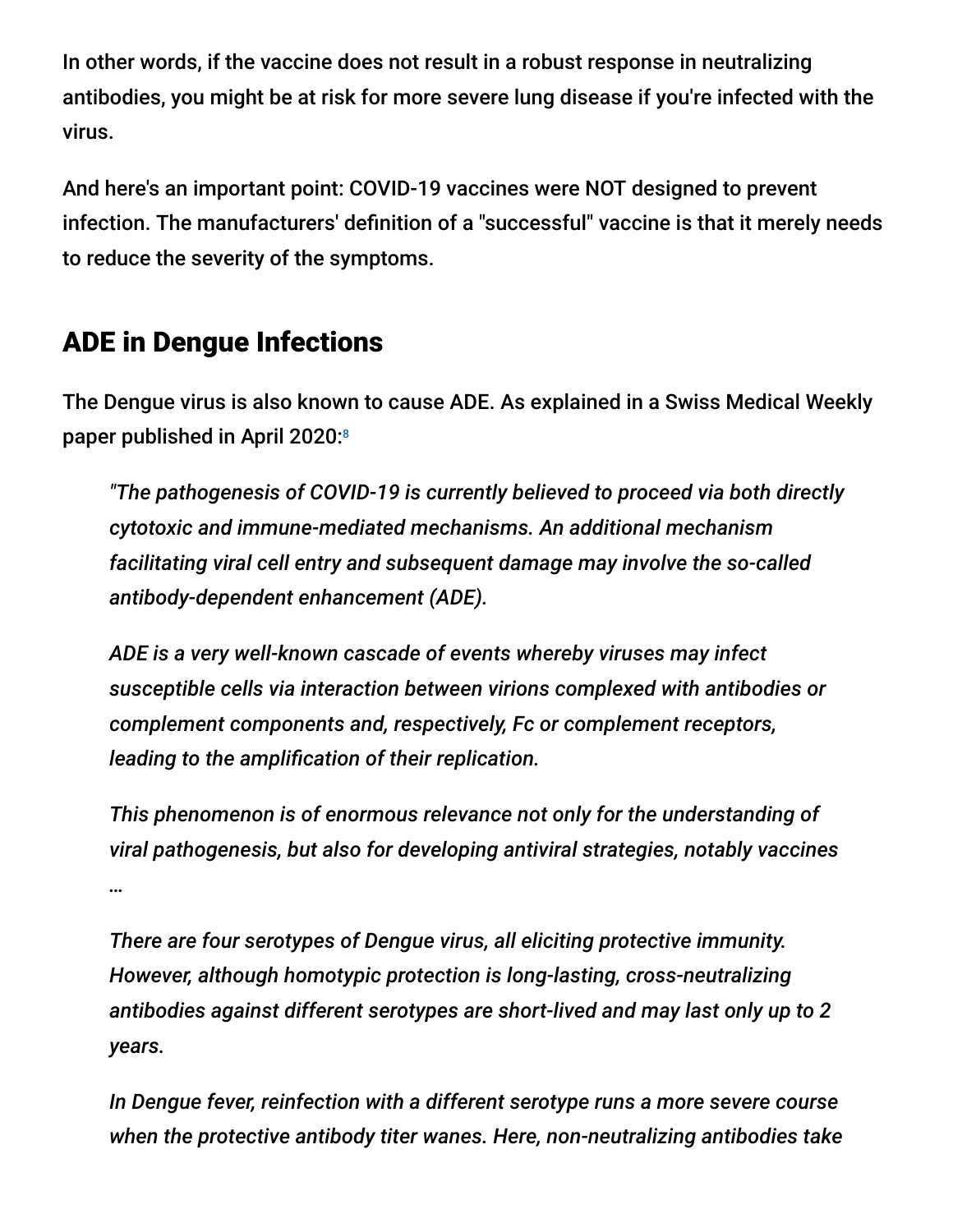*over neutralizing ones, bind to Dengue virions, and these complexes mediate the infection of phagocytic cells via interaction with the Fc receptor, in a typical ADE.*

*In other words, heterotypic antibodies at subneutralizing titres account for ADE in persons infected with a serotype of Dengue virus that is different from the first infection.*

*Cross-reactive neutralizing antibodies are associated with decreased odds of symptomatic secondary infection, and the higher the titer of such antibodies following the primary infection, the longer the delay to symptomatic secondary infection …"*

The paper goes on to detail results from follow-up investigations into the Dengue vaccine, which revealed the hospitalization rate for Dengue among vaccinated children under the age of 9 was greater than the rate among controls. The explanation for this appears to be that the vaccine mimicked a primary infection, and as that immunity waned, the children became susceptible to ADE when they encountered the virus a second time. The author explains:

*"A post hoc analysis of efficacy trials, using an anti-nonstructural protein 1 immunoglobulin G (IgG) enzyme-linked immunosorbent assay (ELISA) to distinguish antibodies elicited by wild-type infection from those following vaccination, showed that the vaccine was able to protect against severe Dengue [in] those who had been exposed to the natural infection before vaccination, and that the risk of severe clinical outcome was increased among seronegative persons.*

*Based on this, a Strategic Advisor Group of Experts convened by World Health Organization (WHO) concluded that only Dengue seropositive persons should be vaccinated whenever Dengue control programs are planned that include vaccination."*

## ADE in Coronavirus Infections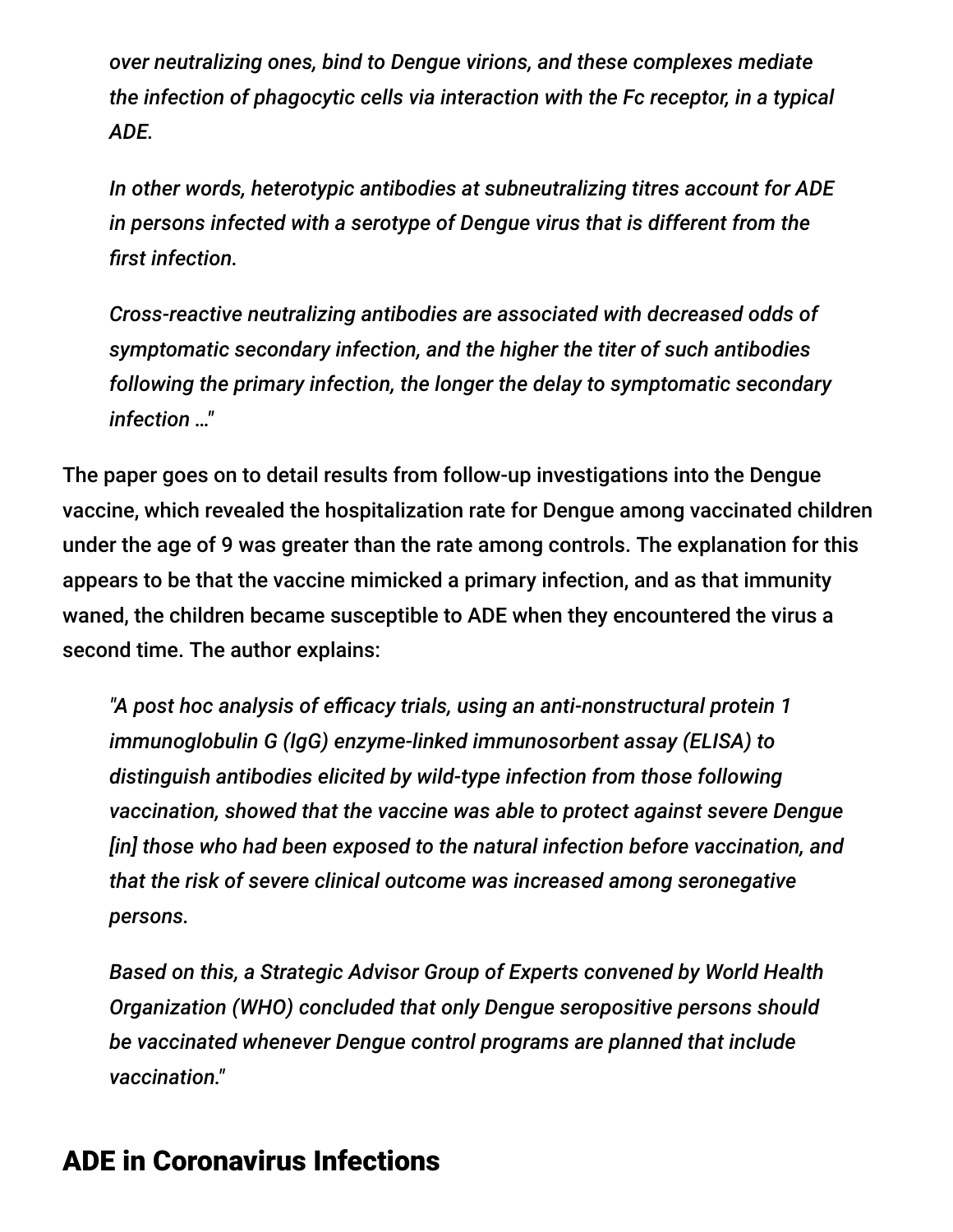When researchers finally evaluate how the COVID-19 jabs are working so far, this could end up being important for the COVID-19 vaccine.

Hypothetically speaking, if SARS-CoV-2 works like Dengue, which is also caused by an RNA virus, then anyone who has not tested positive for SARS-CoV-2 might actually be at increased risk for severe COVID-19 after vaccination, and only those who have already recovered from a bout of COVID-19 would be protected against severe illness by the vaccine. These are important areas of inquiry and the current vaccine trials will simply not be able to answer this important question.

The Swiss Medical Weekly paper $9$  also reviews the evidence of ADE in coronavirus infections, citing research showing inoculating cats against the feline infectious peritonitis virus (FIPV)  $-$  a feline coronavirus  $-$  increases the severity of the disease when challenged with the same FIPV serotype as that in the vaccine.

# **<sup>66</sup>** Experiments have shown immunization with a<br>variety of SARS vaccines resulted in pulmonary **variety of SARS vaccines resulted in pulmonary immunophathology once challenged with the SARS virus."**

The paper also cites research showing "Antibodies elicited by a SARS-CoV vaccine enhanced infection of B cell lines in spite of protective responses in the hamster model." Another paper,<sup>10</sup> "Antibody-Dependent SARS Coronavirus Infection Is Mediated by Antibodies Against Spike Proteins," published in 2014, found that:

*"… higher concentrations of anti-sera against SARS-CoV neutralized SARS-CoV infection, while highly diluted anti-sera significantly increased SARS-CoV infection and induced higher levels of apoptosis.*

*Results from infectivity assays indicate that SARS-CoV ADE is primarily mediated by diluted antibodies against envelope spike proteins rather than nucleocapsid proteins. We also generated monoclonal antibodies against*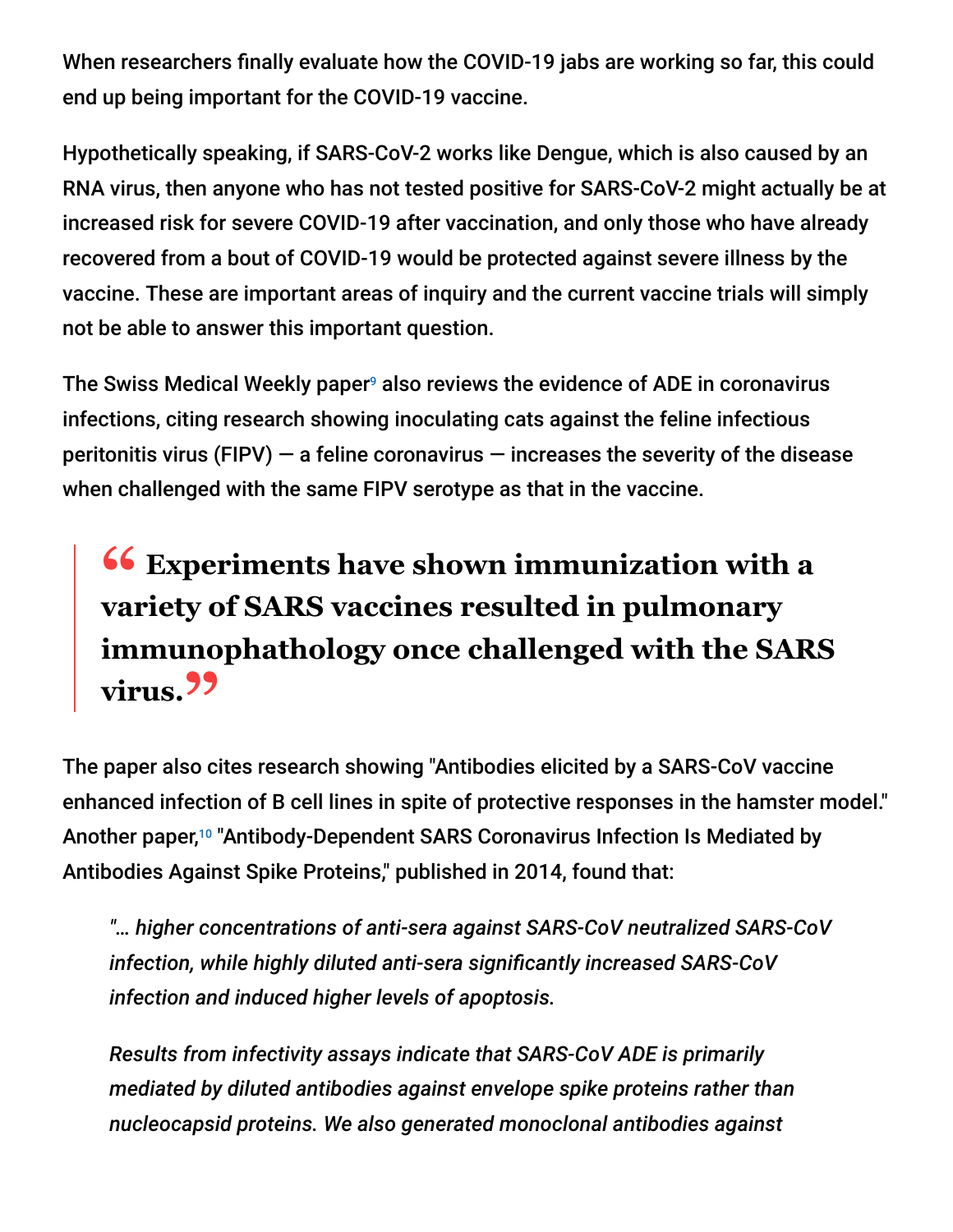*SARS-CoV spike proteins and observed that most of them promoted SARS-CoV infection.*

*Combined, our results suggest that antibodies against SARS-CoV spike proteins may trigger ADE effects. The data raise new questions regarding a potential SARS-CoV vaccine …"*

A study $11$  that ties into this was published in the journal JCI Insight in 2019. Here, macaques vaccinated with a modified vaccinia Ankara (MVA) virus encoding full-length SARS-CoV spike protein ended up with more severe lung pathology when the animals were exposed to the SARS virus. And, when they transferred anti-spike IgG antibodies into unvaccinated macaques, they developed acute diffuse alveolar damage, likely by "skewing the inflammation-resolving response."

# SARS Vaccine Worsens Infection After Challenge With SARS-**CoV**

An interesting 2012 paper<sup>12</sup> with the telling title, "Immunization with SARS Coronavirus Vaccines Leads to Pulmonary Immunopathology on Challenge with the SARS Virus," demonstrates what many researchers now fear, namely that COVID-19 vaccines may end up making people more prone to severe SARS-CoV-2 infection.

The paper reviews experiments showing immunization with a variety of SARS vaccines resulted in pulmonary immunophathology once challenged with the SARS virus. As noted by the authors: 13

*"Inactivated whole virus vaccines whether inactivated with formalin or beta propiolactone and whether given with our without alum adjuvant exhibited a Th2-type immunopathologic in lungs after challenge.*

*As indicated, two reports attributed the immunopathology to presence of the N protein in the vaccine; however, we found the same immunopathologic reaction in animals given S protein vaccine only, although it appeared to be of lesser intensity.*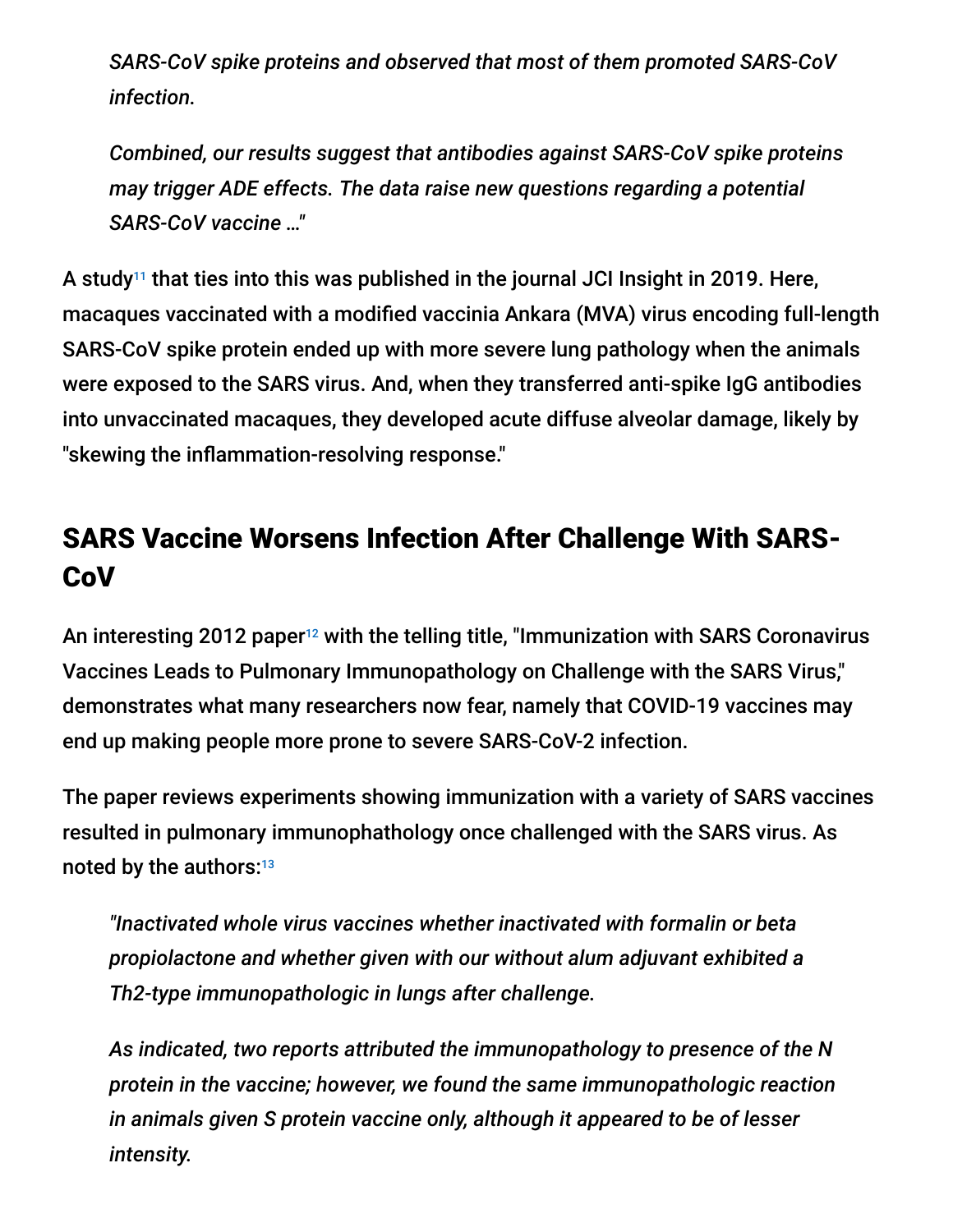*Thus, a Th2-type immunopathologic reaction on challenge of vaccinated animals has occurred in three of four animal models (not in hamsters) including two different inbred mouse strains with four different types of SARS-CoV vaccines with and without alum adjuvant. An inactivated vaccine preparation that does not induce this result in mice, ferrets and nonhuman primates has not been reported.*

*This combined experience provides concern for trials with SARS-CoV vaccines in humans. Clinical trials with SARS coronavirus vaccines have been conducted and reported to induce antibody responses and to be 'safe.' However, the evidence for safety is for a short period of observation.*

*The concern arising from the present report is for an immunopathologic reaction occurring among vaccinated individuals on exposure to infectious SARS-CoV, the basis for developing a vaccine for SARS. Additional safety concerns relate to effectiveness and safety against antigenic variants of SARS-CoV and for safety of vaccinated persons exposed to other coronaviruses, particularly those of the type 2 group."*

# The Elderly Are Most Vulnerable to ADE

On top of all of these concerns, there's evidence showing the elderly  $-$  who are most vulnerable to severe COVID-19 — are also the most vulnerable to ADE. Preliminary research findings<sup>14</sup> posted on the preprint server medRxiv at the end of March 2020 reported that middle-aged and elderly COVID-19 patients have far higher levels of antispike antibodies  $-$  which, again, increase infectivity  $-$  than younger patients.

# Immune Enhancement Is a Serious Concern

Another paper worth mentioning is the May 2020 mini review<sup>15</sup> "Impact of Immune Enhancement on COVID-19 Polyclonal Hyperimmune Globulin Therapy and Vaccine Development." As in many other papers, the authors point out that: 16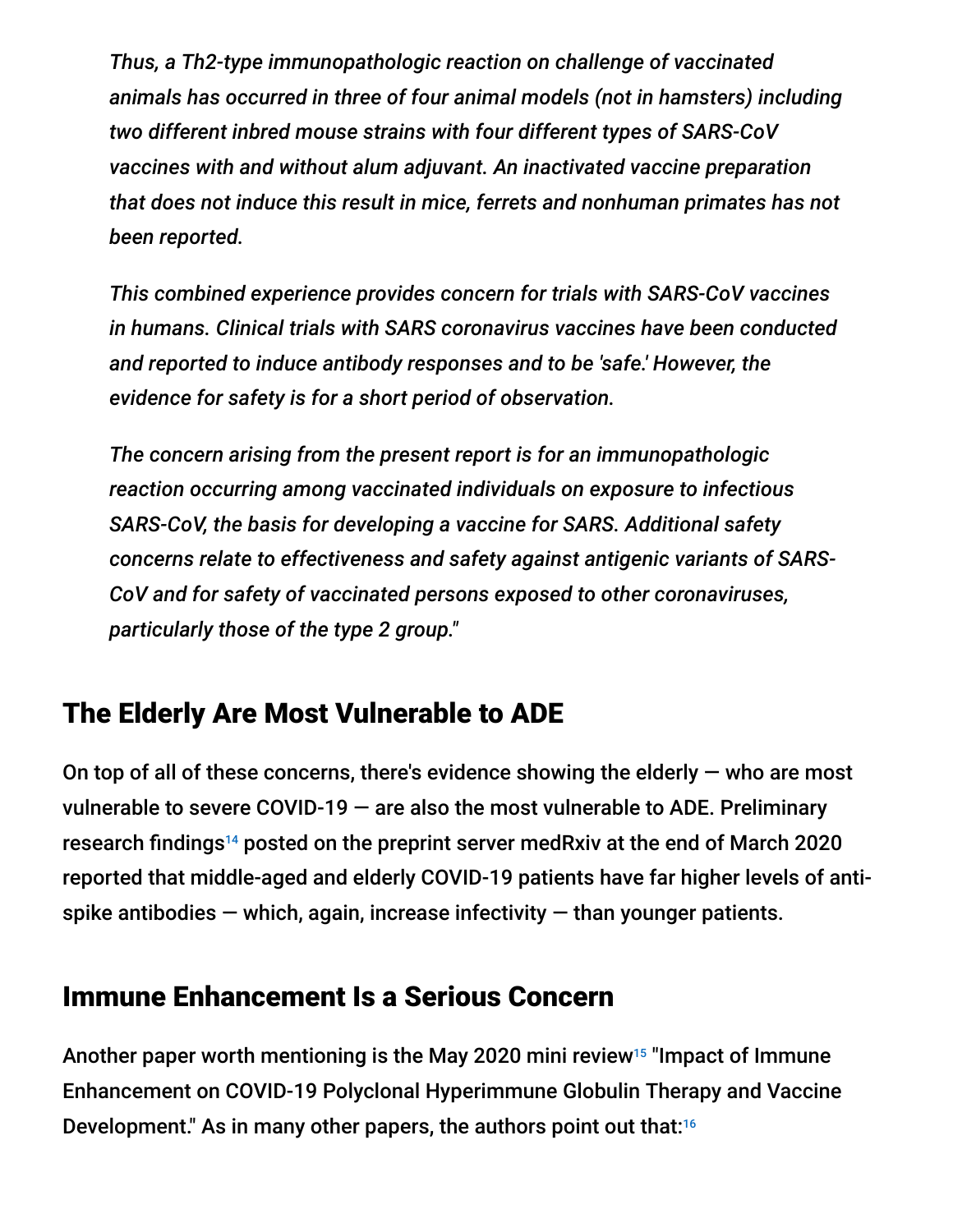*"While development of both hyperimmune globulin therapy and vaccine against SARS-CoV-2 are promising, they both pose a common theoretical safety concern. Experimental studies have suggested the possibility of immuneenhanced disease of SARS-CoV and MERS-CoV infections, which may thus similarly occur with SARS-CoV-2 infection …*

*Immune enhancement of disease can theoretically occur in two ways. Firstly, non-neutralizing or sub-neutralizing levels of antibodies can enhance SARS-CoV-2 infection into target cells.*

*Secondly, antibodies could enhance inflammation and hence severity of pulmonary disease. An overview of these antibody dependent infection and immunopathology enhancement effects are summarized in Fig. 1 …*

*Currently, there are multiple SARS-CoV and MERS-CoV vaccine candidates in pre-clinical or early phase clinical trials. Animal studies on these CoVs have shown that the spike (S) protein-based vaccines (specifically the receptor binding domain, RBD) are highly immunogenic and protective against wild-type CoV challenge.*

*Vaccines that target other parts of the virus, such as the nucleocapsid, without the S protein, have shown no protection against CoV infection and increased lung pathology. However, immunization with some S protein based CoV vaccines have also displayed signs of enhanced lung pathology following challenge.*

*Hence, besides the choice of antigen target, vaccine efficacy and risk of immunopathology may be dependent on other ancillary factors, including adjuvant formulation, age at vaccination … and route of immunization."*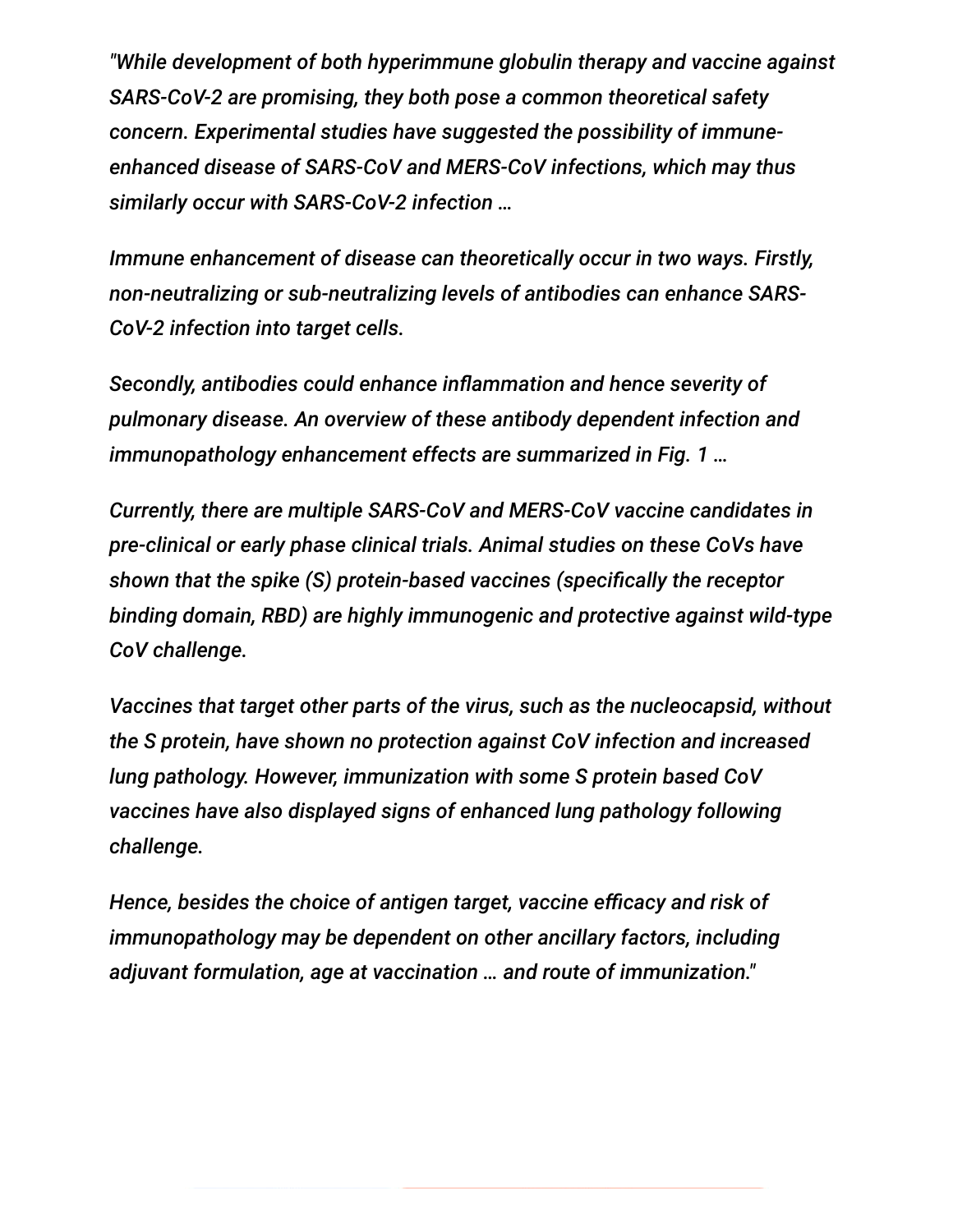

Figure 1: Mechanism of ADE and antibody mediated immunopathology. Left panel: For ADE, immune complex internalization is mediated by the engagement of activating Fc receptors on the cell surface. Co-ligation of inhibitory receptors then results in the inhibition of antiviral responses which leads to increased viral replication. Right panel: Antibodies can cause immunopathology by activating the complement pathway or antibody-dependent cellular cytotoxicity (ADCC). For both pathways, excessive immune activation results in the release of cytokines and chemokines, leading to enhanced disease pathology.

# Do a Risk-Benefit Analysis Before Making Up Your Mind

Ironically, the data<sup>17,18,19</sup> we now have no longer support a mass vaccination mandate, considering the lethality of COVID-19 is lower than the flu for those under the age of 60. $^{20}$  If you're under the age of 40, your risk of dying from COVID-19 is just 0.01%, meaning you have a 99.99% chance of surviving the infection. And, you could improve that to 99.999% if you're metabolically flexible and vitamin D replete.

So, really, what are we protecting against with a COVID-19 vaccine? As mentioned, the vaccines aren't even designed to prevent infection; they're only meant to reduce the severity of symptoms.

And, as we're now seeing, as many as 1 in 100 fully vaccinated people around the world are experiencing breakthrough infections.<sup>21</sup> When you think that the so-called "vaccine protection" also could potentially make you sicker once you're exposed to the virus, it seems like a lot of risk for a truly questionable benefit.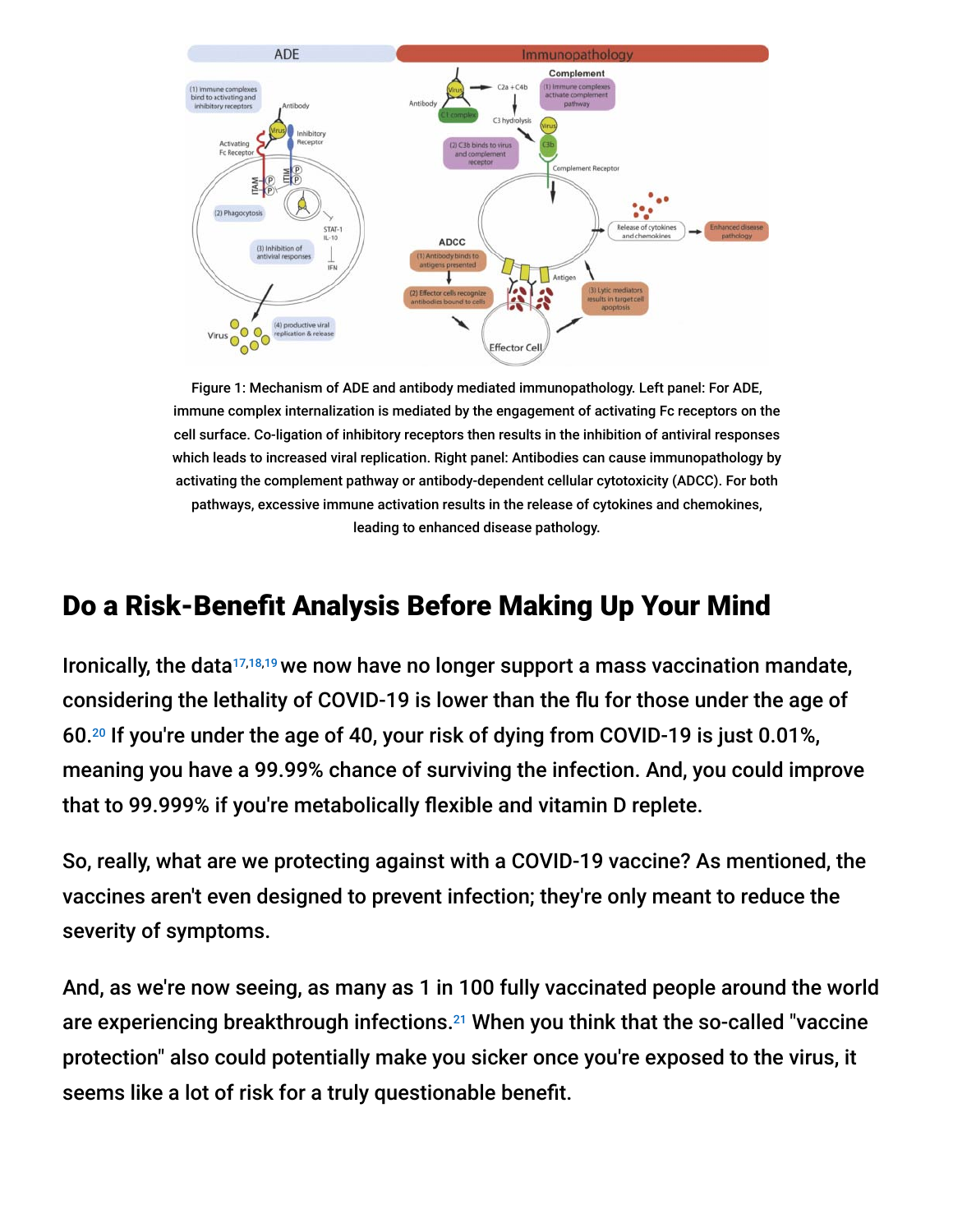To circle back to where we started, neither the participants in current COVID-19 vaccine trials nor the ones lining up for the shot are being told of this risk  $-$  that by getting the vaccine they may end up with more severe COVID-19 once they're infected with the virus.

## Lethal Th2 Immunopathology Is Another Potential Risk

In closing, consider what this PNAS news feature states about the risk of vaccineinduced immune enhancement and dysfunction, particularly for the elderly, the very people who would need the protection a vaccine might offer the most: $^{22}$ 

*"Since the 1960s, tests of vaccine candidates for diseases such as dengue, respiratory syncytial virus (RSV), and severe acute respiratory syndrome (SARS) have shown a paradoxical phenomenon:*

*Some animals or people who received the vaccine and were later exposed to the virus developed more severe disease than those who had not been vaccinated. The vaccine-primed immune system, in certain cases, seemed to launch a shoddy response to the natural infection …*

*This immune backfiring, or so-called immune enhancement, may manifest in different ways such as antibody-dependent enhancement (ADE), a process in which a virus leverages antibodies to aid infection; or cell-based enhancement, a category that includes allergic inflammation caused by Th2 immunopathology. In some cases, the enhancement processes might overlap …*

*Some researchers argue that although ADE has received the most attention to date, it is less likely than the other immune enhancement pathways to cause a dysregulated response to COVID-19, given what is known about the epidemiology of the virus and its behavior in the human body.*

*'There is the potential for ADE, but the bigger problem is probably Th2 immunopathology,' says Ralph Baric, an epidemiologist and expert in coronaviruses … at the University of North Carolina at Chapel Hill.*